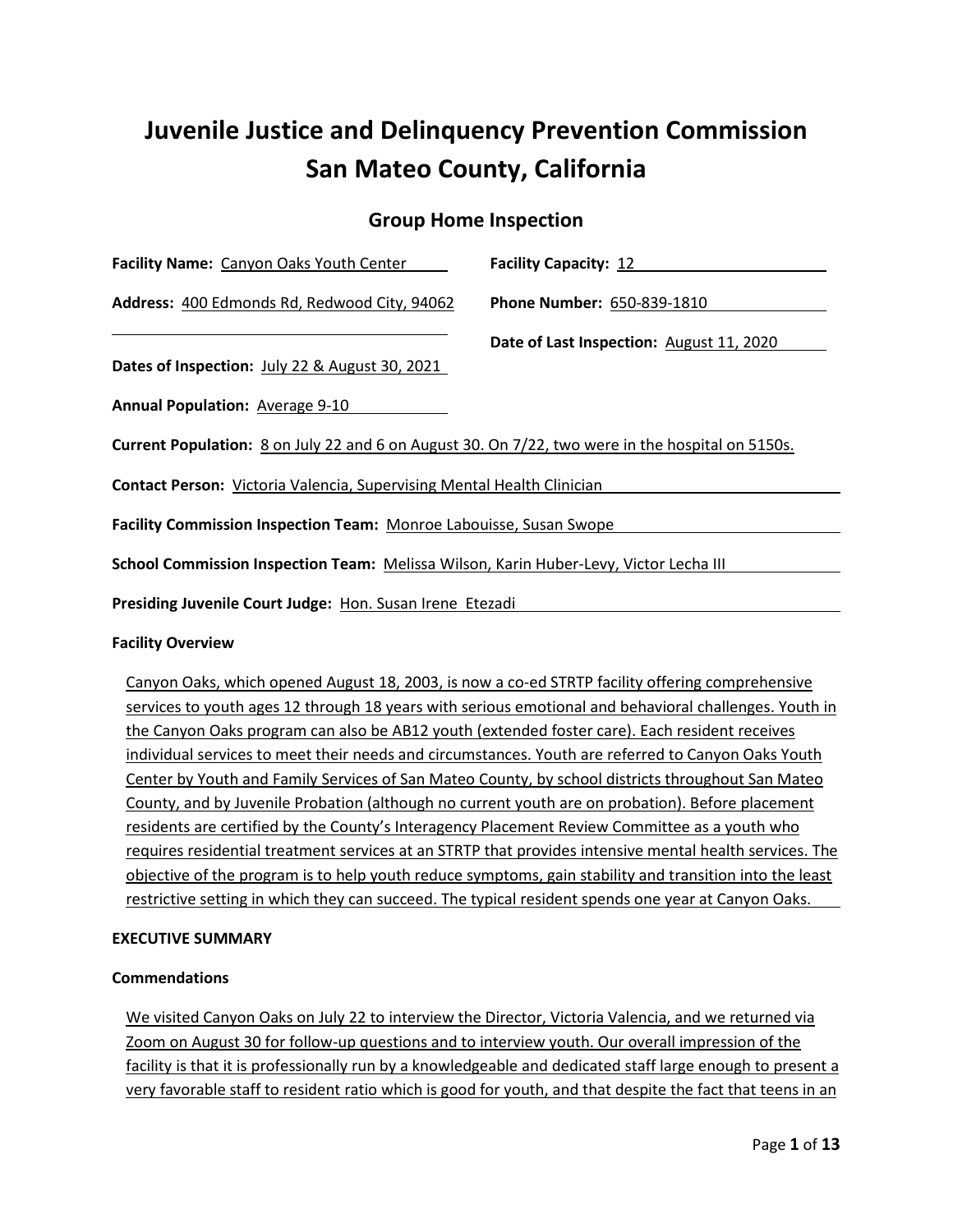STRTP setting will often have some complaints, they are generally well-cared for and appear to appreciate the team at Canyon Oaks. The facility is commendable and doing a very good job of serving youth.

#### **Response to COVID-19**

What were the biggest challenges faced during the COVID-19 pandemic?

It was difficult for youth to be restricted to the facility--no day passes or overnight passes to youth, no outings, no visitors during lockdown. School was also a challenge. The teachers were remote and youth used Chromebooks for online classes.

How were they overcome?

The staff developed new onsite programming to keep youth engaged and happy. They had a virtual graduation. They also managed the pandemic by conducting onsite testing for both youth and staff. They got vaccines in February 2021 and as of August 30 all six of the current residents were vaccinated by their choice.

What protocols and practices will be kept in place when the pandemic ends?

The facility staff are not planning to maintain pandemic practices like Zoom visits, because they much prefer in-person visits for the wellbeing of the residents. They have, for example, already restarted inperson family therapy sessions. They would rather not do anything remotely.

#### **Concerns & Recommendations**

Canyon Oaks is a well-operated and well-regulated facility for youth. This inspection team could not find any concerns or reasons to recommend changes. Between the Commission's inspection, licensing inspection, and the opportunity for youth and their families to file grievances, there is sufficient opportunity for concerns to arise and we are not aware of any. Canyon Oaks is an asset for our County.

**After review of this inspection report, please respond to the Inspection Team Leader with planned actions to address the recommendations above within 45 days.**

#### **REPORTS**

| <b>Fire Inspection Report:</b>     | $\sqrt{Y}$ es $\Box$ No | Date: 10/28/2020               |  |  |  |  |
|------------------------------------|-------------------------|--------------------------------|--|--|--|--|
| Comments: Compliant and up to date |                         |                                |  |  |  |  |
|                                    |                         |                                |  |  |  |  |
| <b>Resident's Handbook:</b>        | $\sqrt{Y}$ es $\Box$ No | Date: updated in the last year |  |  |  |  |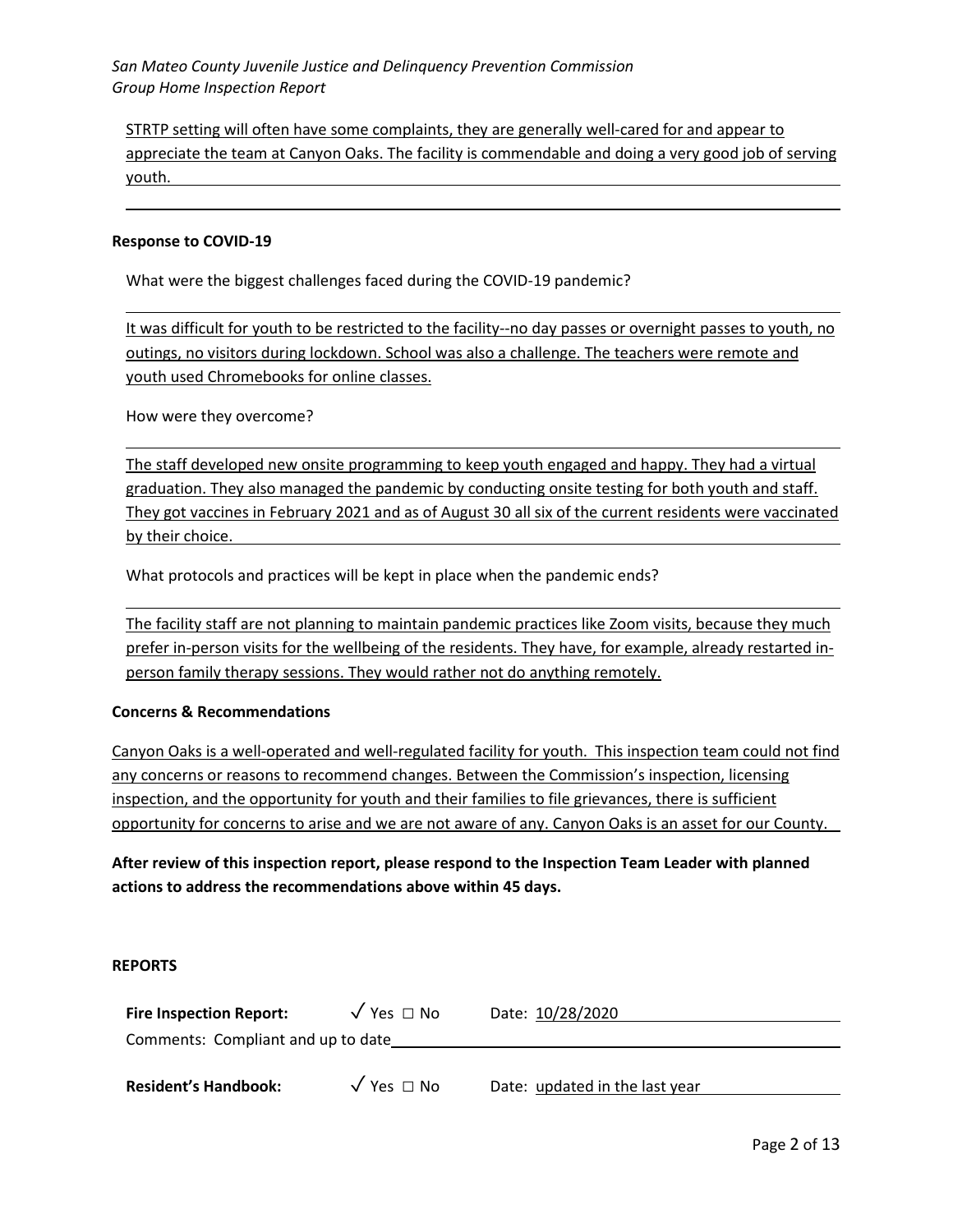> **Programs** □ Education

Comments: Also available in Spanish

| <b>Licensing Inspection:</b>                               | $\sqrt{Y}$ es $\Box$ No | Date: 7/20/2021     |  |  |
|------------------------------------------------------------|-------------------------|---------------------|--|--|
| Comments: Passed inspection just two days before our visit |                         |                     |  |  |
|                                                            |                         | Rating Level: STRTP |  |  |

✓ Vocational/Employability

✓ Individual/Group Counseling

□ Other: **□ Other:** 

□ Community Service

✓ Substance Abuse

#### **AREAS REVIEWED**

#### **Quality of Life**

- ✓ Physical Buildings ✓ Meals/Nutrition
- $\sqrt{\phantom{a}}$  Mental Health
- ✓ Physical/Dental Health
- ✓ Religious Services
- □ Volunteer Involvement
- ✓ Visiting

#### **YOUTH GENERAL INFORMATION**

#### **Target population of youth:**

# Youth with serious emotional and behavioral challenges, as determined by the County's IPRC (Interagency Placement Review Committee). Canyon Oaks takes youth whose challenges are

appropriate for the type of therapy they provide, which is dialectical behavior therapy. For example, they do not take on youth with intellectual disabilities. Youth need to have at least a 5th grade level reading ability.

**Age range of youth:** 12-19 **Ethnicity of youth:** "Mostly Latinx", per the Director

**Youths' home counties & number of youth per county:** 

San Mateo County only, by design in order for youths' families to be nearby.

#### **STAFFING**

#### **Describe staff specialties:**

Clinical staff includes two full-time therapists, an occupational therapist, and an art therapist. That does not include the Director and Supervisor, both of whom are also therapists. The facility also has an opening for a co-occuring AOD therapist. Also, a psychiatrist visits twice a week and is otherwise available as needed.

**Persons Interviewed**

✓ Youth Supervisor/Staff

✓ Food Services Staff □ Other: <u>\_\_\_\_\_\_\_\_\_\_</u>

✓ Youth

✓ Director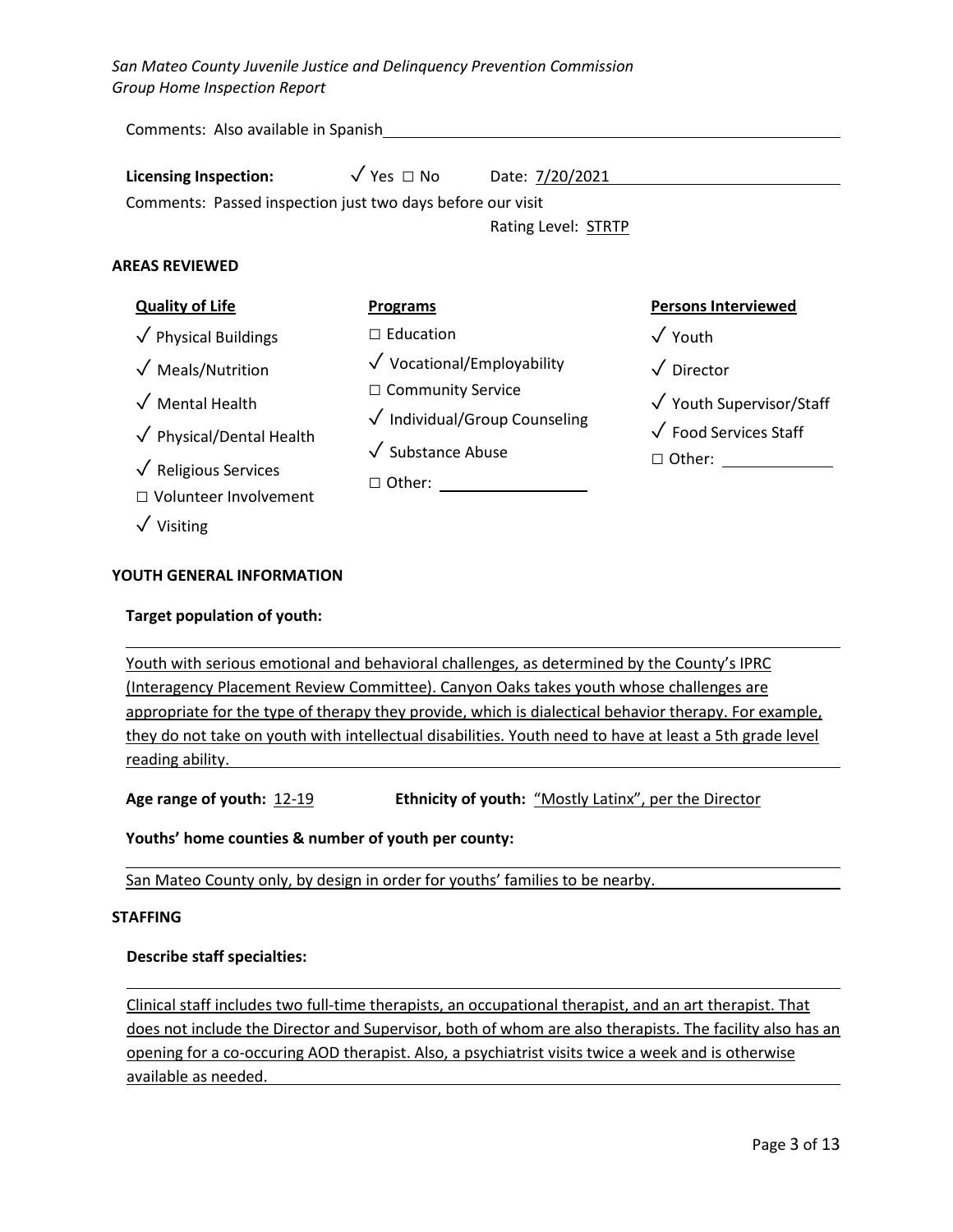## **Describe staff including numbers, background, ethnicity, language:**

In addition to therapists, Canyon Oaks employs 17 full-time Residential Counselors ("RCs"), whose job it is to provide care and coaching for residents and to provide for their safety. Residential Counselors are the primary caregivers for residents and are on-site 24 hours a day, 7 days a week. Canyon Oaks also has on-staff 15 'relief' RCs who are called on when full-time RCs need to take time off. Canyon Oaks always has at least one bilingual therapist on staff, and at least 3 of the RCs are bilingual. The Director estimates that 85-90% of the RCs are people of color and the majority are Black.

#### **Educational requirements for staff:**

All clinicians have at least a Master's degree. RCs are required to have at least a Bachelor's degree, and several have Master's degrees as well.

#### **Training provided for staff:**

All staff receive a minimum of 40 hours of training every year, including the year they're hired, as required for STRTPs. At onboarding, RCs and clinicians receive direct training from more senior staff, e.g., 8 hours of shadowing, in addition to using the Relias online training system (a state-approved system for STRTPs) for start-up training. Then, Ongoing, inc. trauma-informed, cultural, suicide prevention + county-required.

There is also a separate 40 hours (2  $\frac{1}{2}$  days) training (similar structure) for clinicians. Proact Advantage training for hands-on situations, includes trauma-informed care, cultural competence, and psychotropic medications. Clinicians also have required training for licensure. This requires ongoing training, 36 hours every two years to maintain their licensure.

## **Staff to Youth Ratio**

**Awake:** Three RCs are staffed, seven days a week, during a morning shift and six during an afternoon shift. In addition, during weekday work hours, the four staff clinicians/therapists are on site, plus the Director and Supervisor. During the school year, a teacher is on site as well. So, during waking hours, during the week, staff often outnumber clients/youth.

**Currently:** We visited during a summer weekday when the Director and three staff clinicians were on site, but no teacher because school was not in session.

**Sleeping:** Three RCs are onsite for the overnight shift, seven days a week.

#### **How is staff backup handled during grave-yard shift?**

The 'relief' RCs are available to backup staff during the grave-yard shift. Several relief RCs prefer working grave-yard shifts. Normally, three RCs are staffed overnight, and even if the facility was at capacity with 12 youth and only two RCs were able to work, the facility would still be in compliance. Clinicians are onsite Monday through Friday.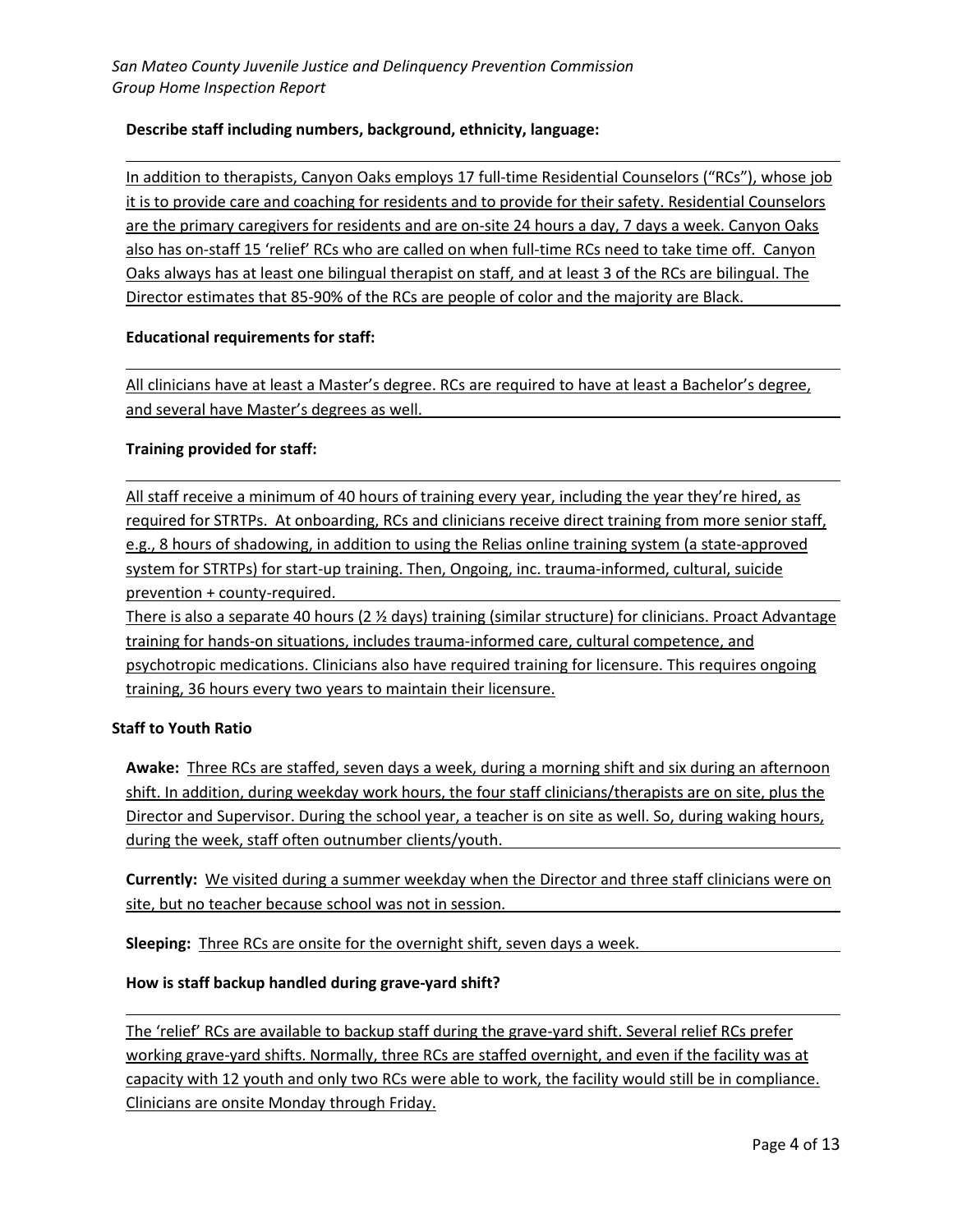In addition to RCs, either the Director or Supervisor, who are also clinicians, are always on call 24/7 during grave-yard shifts and on weekends; in the event that law enforcement must be called on site, e.g., for a 5150 call when a youth is a danger to themselves or others and law enforcement are required to visit in order to take a youth to the hospital. Only the Director or Supervisor are authorized to call law enforcement.

#### **Describe staff turnover, including frequency and reason:**

There is little to no turnover amongst RCs at Canyon Oaks. Most have a tenure of around 15 years. The Director and Supervisor have also both been at Canyon Oaks for many years. Staff clinicians turn over more frequently, which the Director described as typical for serving youth like the residents of Canyon Oaks. Staff clinicians tend to be clinicians early in their career who are still working on their licensing, and after a couple or few years at Canyon Oaks, once they are licensed, most move on to other types of clinical work.

#### **Describe general staff and youth interactions:**

We had little opportunity to observe interactions between staff and youth and for the purpose of the facility's annual inspection will have to leave that part of the inspection to the team visiting the school. During our first visits, youth were in group therapy and there were also relatively few youth to observe in the first place. During our Zoom second visit, we did talk to one youth, hear her feedback about the staff, and see her interaction with the staff; that one interaction did support the other evidence that youth staff interactions are generally positive and healthy.

#### **CONDITIONS OF BUILDING AND GROUNDS**

#### **Give a general description of the property:**

The building is a one-story structure on the edge of a wooded area on three sides and a fire station and mental health hospital on the road leading up to it. There is a walled court inside the entrance. The building looks freshly painted. There is a large patch of dead vegetation in the court (that once was grass and needs to be made usable by reintroducing grass or artificial lawn) along with a half basketball court and several vegetable/flower beds that are tended by the residents. They are eating the veggies they grow.

#### **Give a general description of the main facility including housekeeping and sanitation:**

The facility is a one-story building. There is a wing that has a lobby, two classrooms and a therapy room. Off that is a dining room and kitchen. There is a hall with bedrooms on either side that leads to a living room area that has armchairs and sofas, a large-screen TV and a study area. On the other side of the living room is another hall with bedrooms on either side. At the end of the hall is an office for the therapists, a laundry room, a safety room, and a therapy room. They have a janitor who comes in every day Monday through Friday. The facility looked clean and well organized.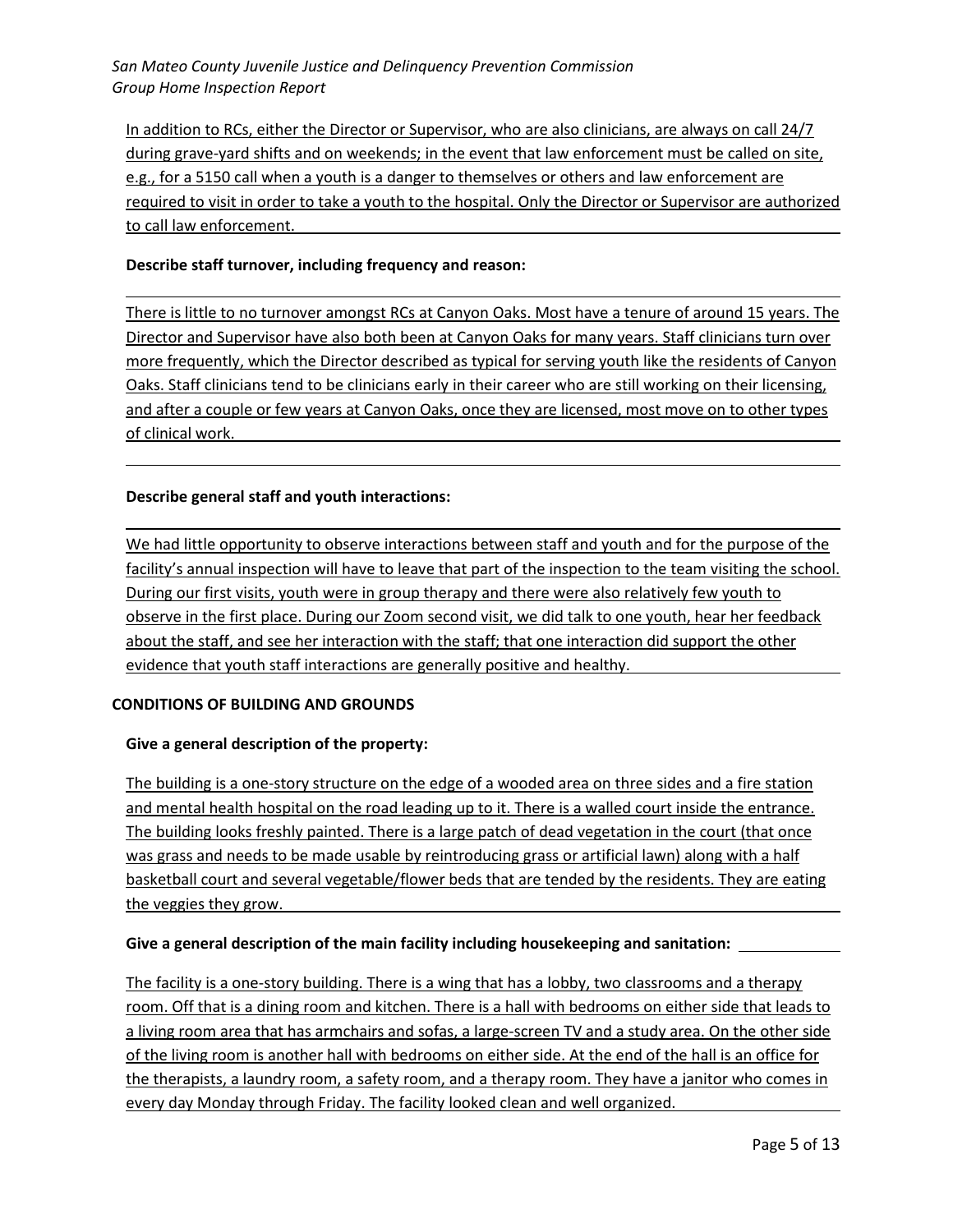| Lawns: $\Box$ Acceptable $\sqrt{ }$ Unacceptable: Director has asked for artificial turf to be installed, which                                                                                                                        |
|----------------------------------------------------------------------------------------------------------------------------------------------------------------------------------------------------------------------------------------|
| would make the lawn area available for outside activity. They are still waiting for the astroturf.                                                                                                                                     |
| <b>Playing Fields:</b> $\Box$ Acceptable $\Box$ Unacceptable. $\sqrt{NA}$                                                                                                                                                              |
|                                                                                                                                                                                                                                        |
| Paint: √ Acceptable □ Unacceptable: Looks newly painted. ________________________                                                                                                                                                      |
|                                                                                                                                                                                                                                        |
|                                                                                                                                                                                                                                        |
| General Appearance: $\sqrt{$ Acceptable $\Box$ Unacceptable: $\Box$                                                                                                                                                                    |
| <b>Condition of Interior of Building</b>                                                                                                                                                                                               |
| They are waiting to receive a generator to provide power during planned outages and for new chairs.<br>There is nothing broken that needs to be fixed.                                                                                 |
| Walls: $\sqrt{}$ Acceptable $\Box$ Unacceptable: $\Box$                                                                                                                                                                                |
| <b>Paint:</b> $\sqrt{ }$ Acceptable $\Box$ Unacceptable: Painter comes through periodically to touch up walls where<br>needed. The Director described the walls as "like the Golden Gate Bridge" ;-), i.e., continually<br>maintained. |
| Floors: $\sqrt{ }$ Acceptable $\Box$ Unacceptable: The carpets are scheduled to be cleaned in August. They are<br>steam cleaned annually.                                                                                              |
| <b>Ceilings:</b> $\sqrt{\text{Acceptable}}$ $\Box$ Unacceptable:                                                                                                                                                                       |
| <b>Drains:</b> □ Acceptable □ Unacceptable: Did not observe closely. No issues noticed.                                                                                                                                                |
| <b>Plumbing Fixtures:</b> $\Box$ Acceptable $\Box$ Unacceptable: Same as previous                                                                                                                                                      |
| Air Vents/Heating/Windows: □ Acceptable □ Unacceptable: Same as previous                                                                                                                                                               |
| Smoke Alarms: □ Acceptable □ Unacceptable: Same as previous                                                                                                                                                                            |
| Storage of Cleaning Fluids/Chemicals: √ Acceptable □ Unacceptable: Stored in a locked closet.                                                                                                                                          |
| Recreation/Sports Equipment: √ Acceptable □ Unacceptable: _______________________                                                                                                                                                      |
| Hallways Clear/Doors Propped Open: √ Acceptable □ Unacceptable: _________________                                                                                                                                                      |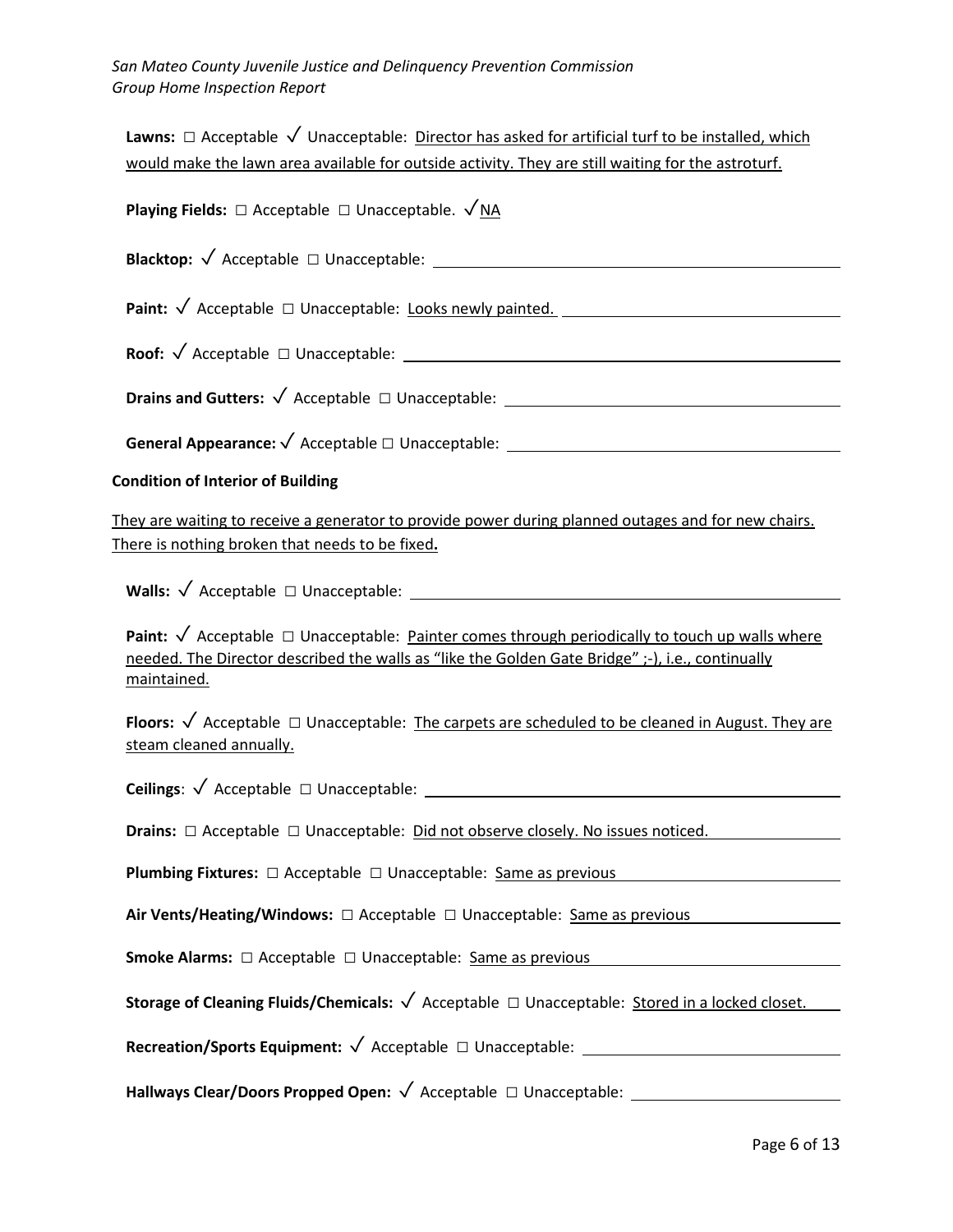**Sleeping Rooms:**  $\sqrt{\phantom{a}}$  Acceptable  $\Box$  Unacceptable: Either single or double occupancy

**Beds:** ✓ Acceptable □ Unacceptable: twin beds

**Art, Books, Personal Items Allowed in Rooms:** ✓ Acceptable □ Unacceptable: Youth can decorate their rooms as they wish.

**Graffiti Present:** ✓ Acceptable □ Unacceptable: None evident

**Ample Blankets:** ✓ Acceptable □ Unacceptable:

**Study Area:** ✓ Acceptable □ Unacceptable:

**Adequate Lighting:** ✓ Acceptable □ Unacceptable:

**Temperature:** ✓ Acceptable □ Unacceptable:

#### **PERSONAL APPEARANCE OF YOUTH**

**Appearance:** ✓ Acceptable □ Unacceptable:

**Showers (frequency, privacy, supervised):** ✓ Acceptable □ Unacceptable:

Youth may shower as often as they like in am, pm, or on request. There are 2 showers and 1 bathtub available.

**Condition of clothing (clean, fit, etc.):** ✓ Acceptable □ Unacceptable:

**Clothing appropriate to current weather:** ✓ Acceptable □ Unacceptable:

**Comments:** Previous few answers are based on speaking with one resident, a 12-year-old girl, who wore appropriate teen clothing and looked well groomed. She was the only resident of the current six, who was willing to talk with us.

#### **YOUTH ORIENTATION**

**What is the intake process for the facility?** The Interagency Placement Review Committee notifies the Director that they have a youth they would like admitted. The youth's social worker gives her information about the youth. She interviews the child wherever they are at the time (hospital, YSC), always outside of Canyon Oaks for a first visit, to get a sense of the child. The child is then brought to Canyon Oaks by the parent, guardian, social worker, or probation officer.

**Are youth oriented to the house rules and procedures?** ✓ Yes □ No **Explain:**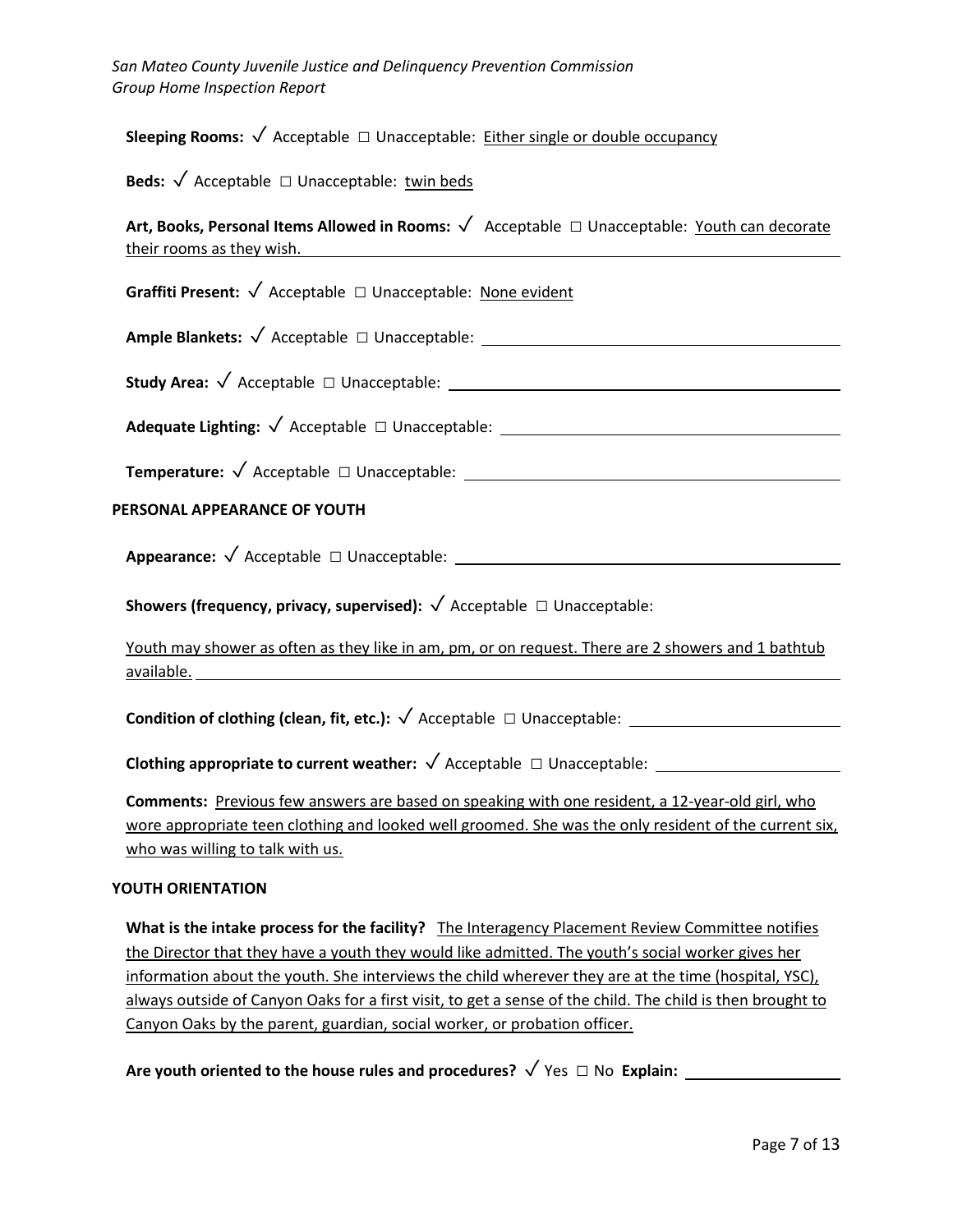They give the youth an orientation, including going through the house rules and the grievance process. They are introduced to the staff and the other residents and given a handbook. Each child gets two primary staff assigned to them. They have an orientation packet to fill out. When that is completed the youth can participate in off-site programming.

Are house rules and grievance procedures posted? √ Yes □ No Explain: When they are admitted these are explained. They are given a handbook with house rules and grievance procedures. They are also posted in the hall.

**What is in place to ensure that these rules and procedures are understood by youth?** Staff go through the handbook with the youth and quiz them on it to be sure they understand. Also, youth are held accountable to rules and procedures through an incentive and phasing system. As residents learn and demonstrate compliance with rules and procedures, they advance through phased levels: 1) Orienting, 2) Learning, 3) Practicing, and 4) Succeeding. With each new phase, they acquire new privileges. Once they attain a phase, they don't lose it, though if they stop behaving in accordance with their level, they may temporarily lose certain privileges.

**Are clothing and possessions inventoried on arrival and departure? How are youth's clothing and possessions protected or stored?** Youth wear their own clothes. Staff inventories everything at orientation, and takes away anything that could be used for self harm or is inappropriate, e.g., overly revealing. They also do not allow anything gang-related, including gang colors, if the youth has gang orders from the court. Youth cannot keep a mobile phone unless they need it for a job. Clothing and possession inventories are updated upon return from each day or overnight pass. If appropriate for their development level, youth may have a lockbox in their room to safely store their possessions.

**Pre-Plan for Emergencies:** ✓ Yes □ No **Date of Last Drill:** unknown

**Interviewed Youth:** √ Yes □ No **Details:** During our on-site visit, all youth were in a group therapy session. We returned via Zoom on 8/30 to interview youth and follow-up on general questions.

On August 30th, only one of the current six youth in residence, a 12-year-old girl from Redwood City, was willing to talk with us. Overall she was quite positive. She said that living at Canyon Oaks was fun, but sometimes boring. Mostly, she said, the staff are nice. One is mean, according to her. The therapists are nice. She likes going to school on site. She enjoys outings, talking with staff, gardening and shooting hoops.

Asked what she would change, she would like to have her phone, change bedtime from 9 pm during the week and 10 pm on weekends to midnight. She wishes there were more youth in residence. She would like to be able to go on home passes sooner. She misses her family.

#### **MEALS/NUTRITION**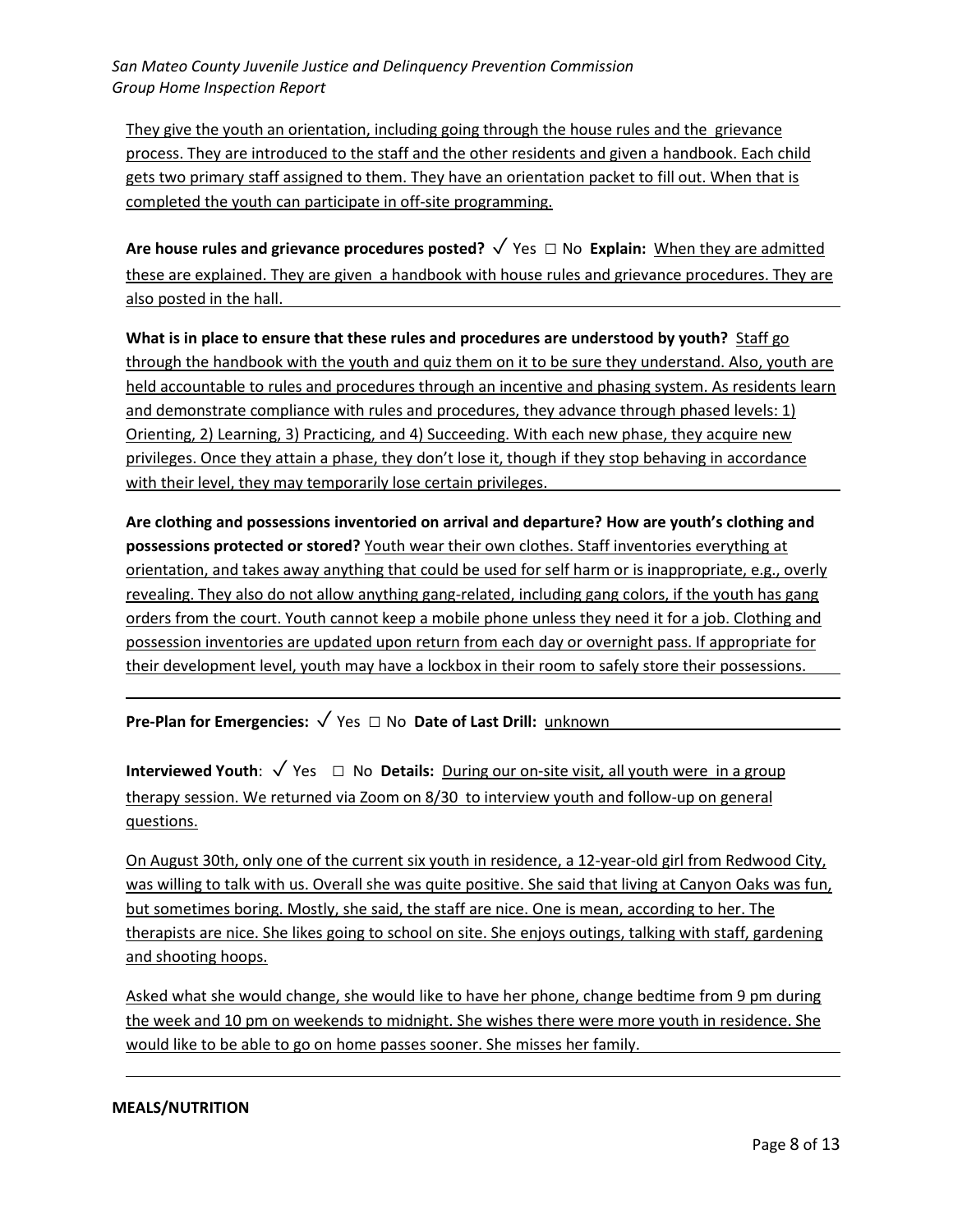**Kitchen:** ✓ Acceptable □ Unacceptable: They recently installed a new refrigerator. The Hospital nutritionist oversees the kitchen and menus.

# **Do the youth share in preparation of meals?** √ Yes □ No:

Sometimes, youth cook with Andre, especially if they are preparing to transition. They have provided training for a food handling certificate that qualifies the youth to work in a commercial kitchen.

**Are meals served family style?** □ Yes  $\boxtimes$ √ No:

Youth come to the window between the kitchen and the dining room to pick up their plated meal. They have a choice of the scheduled menu or an alternate.

**Are youth permitted to converse during meals?** ✓ Yes □ No:

**Are staff present and supervising during meals?** ✓ Yes □ No:

**Are weekly menus posted?** ✓ Yes □ No:

They are posted in the dining room next to the kitchen door. Menus are developed by a nutritionist and sent to them.

**Are servings ample, nutritious, appetizing?** □ Yes □ No:

Did not observe a meal. The facility's menu is overseen for nutrition by the San Mateo Medical Center.

**Weaker youth protected from having food taken from them?** √ Yes □ No:

Not a problem. The Director cannot imagine someone stealing someone else's food.

Are snacks and beverages available? √ Yes □ No: <u>\_\_\_\_</u>

AT 7:30 am, 10:10 am, 12:10 pm, 2:30 pm, 5 pm, and 8 pm. Youth can purchase snacks with points they've earned. They just ask the staff. Snacks they can choose are in a closet in the dining room. Fruit is available all day long.

#### **How does the facility meet special nutritional needs?**

When a special need is identified, e.g., diabetic, vegan, appropriate meals are prepared as needed.

Length of time allowed to eat? Up to an hour. They can be at dinner as long as they want.

**Mealtimes** (no more than 4 hours between meals, breakfast to dinner, without a snack).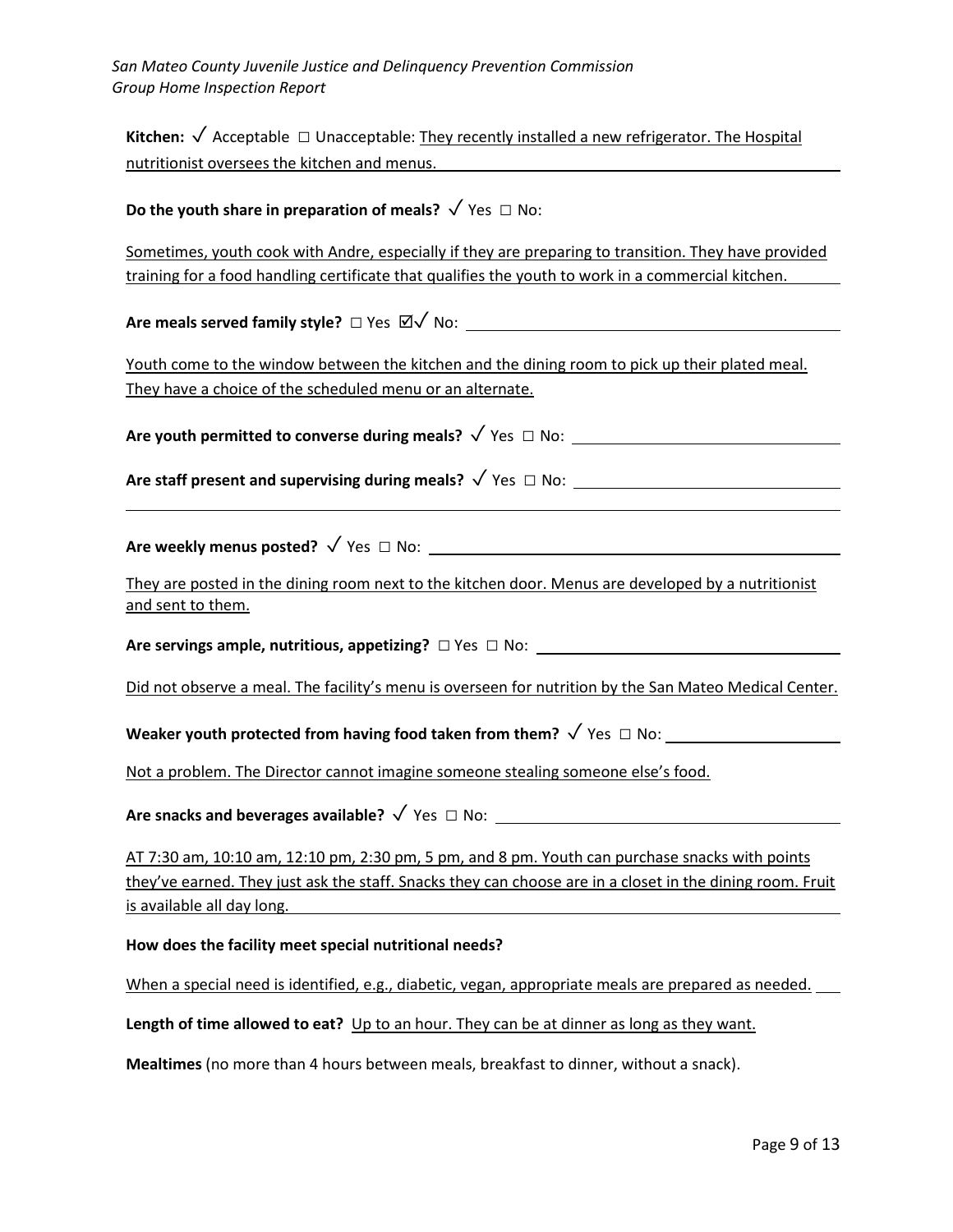#### **Breakfast:** 9-10:30 am summer **Lunch:** 12:10 - 2:30 pm summer **Dinner:** 5 pm all year round

| 7:30-8:45 school year    |
|--------------------------|
| 12:20 PM school year     |
| unless they are off-site |
|                          |

**Comments:**

#### **MEDICAL AND MENTAL HEALTH**

**Access to Medical and Dental Services:** ✓ Acceptable □ Unacceptable:

Each youth has a physical within 30 days of admission. They can choose to go to their own doctors if they have one. Otherwise they are taken to the teen medical clinic in San Mateo.

**Access to Mental Health Services:** ✓ Acceptable □ Unacceptable:

The most common mental conditions of the residents are depression, anxiety, PTSD, trauma. Some have bipolar, other psychotic disorders. Clinicians check in with them all the time. They have meals with them. Do case management. They check in with the school teachers to see how they are doing.

**Individual Counseling:** ✓ Acceptable □ Unacceptable:

They have individual counseling once a week. Might have more if needed. They use the first 30 days to stabilize the youth and develop goals. They gather history before beginning family counseling. They use Dialectical Behavioral Therapy. Aims include safety, communication, handling triggers, distress tolerance, healthy emotional relationships, self-regulation, mindfulness, interpersonal effectiveness.

**Group Counseling:** ✓ Acceptable □ Unacceptable: They have two groups by age: one for 12- to 14 year olds, the other for 15- to 18-year olds. Groups meet twice a week for 90 minutes. They have art therapy twice a week for 45 minutes and occupational therapy three times a week for 45 minutes. As appropriate for each youth, they may also have weekly family therapy.

**Substance Abuse Counseling:** ✓ Acceptable □ Unacceptable: This is integrated with their individual counseling therapy. They have an AOD therapist part time, and kids have access to a HealthRight 360 course online. They have had AA groups onsite sometimes, if youth in residence needs it, or youth can also go to an outside group.

#### **PROGRAMS**

Most programming was stopped because of Covid. They are looking at bringing activities back, like drumming, yoga (was twice a week), hiking, and skating. They also go to museums, parks, and movies.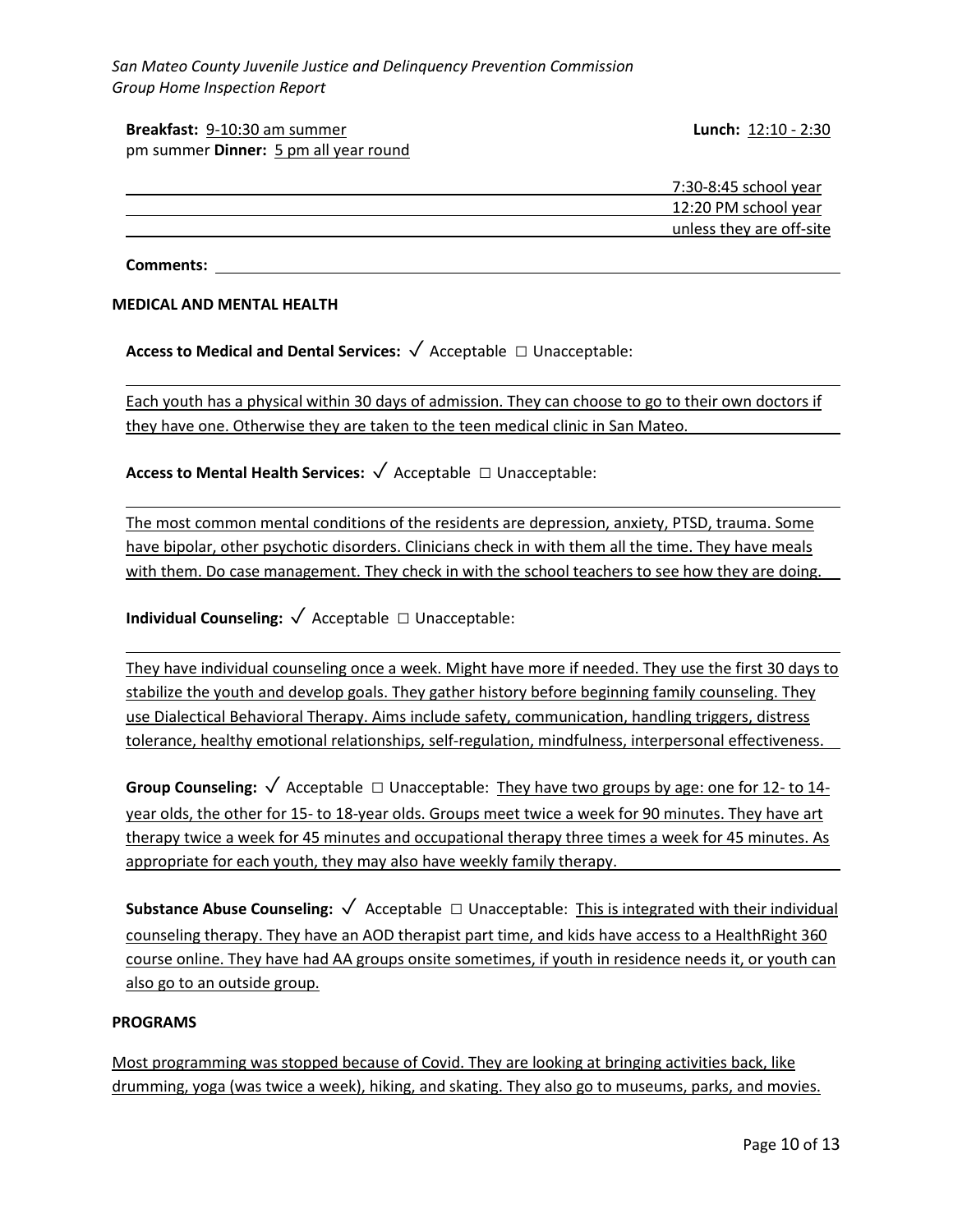**Recreation (type, amount, etc.):** √ Acceptable □ Unacceptable: <u>Acceptable under current</u> circumstances. Currently, they go for walks every day. They visit parks, play softball, and garden. Girls have make-up sessions. They try to do more outside during the summer. If a youth has interests, they try to keep that going.

**Exercise (daily schedule, amount, etc.):** □ Acceptable □ Unacceptable: Nothing is required. They have PE at school. Other than that, any exercise is voluntary.

**Access to Religious Services:** ✓ Acceptable □ Unacceptable: They take youth to services on request. They will take them or they may go with their parents. Online services are also an option.

**Victim Awareness Classes:** □ Yes ✓ No:

**Gang Awareness Classes:** □Yes ✓ No:

**Sexual Harassment Classes:** ✓ Yes □ No: They address it if it comes up. It is covered in the house rules.

**Parenting Classes:** □Yes √ No: Unless a youth is pregnant or has a child. Then, they would arrange them.

**Vocational Classes:** ✓ Yes □ No: Their occupational therapist will tailor classes for youth as needed.

Work Program: √ Yes □ No: Their occupational therapist arranges as needed. They participate in Workability through the school, and the Independent Living Program through the County.

**Internet Access and Use of Technology:**

*See comments elsewhere in this report on use of laptops for occupational therapy, etc.*

#### **YOUTH DISCIPLINE**

Describe the discipline process of youth: Refer to Phases on page 5. They cannot touch youth to restrain them. They may send them to their room for 24 hours.

**Number of Law Enforcement Contacts:** Law enforcement visit the facility regularly, mainly because the staff are required to call in 5150s (potential self-harm). They have two residents in the hospital right now.

**Describe interaction with police (Incident Reports):** 

Incident reports are available for inspection if needed.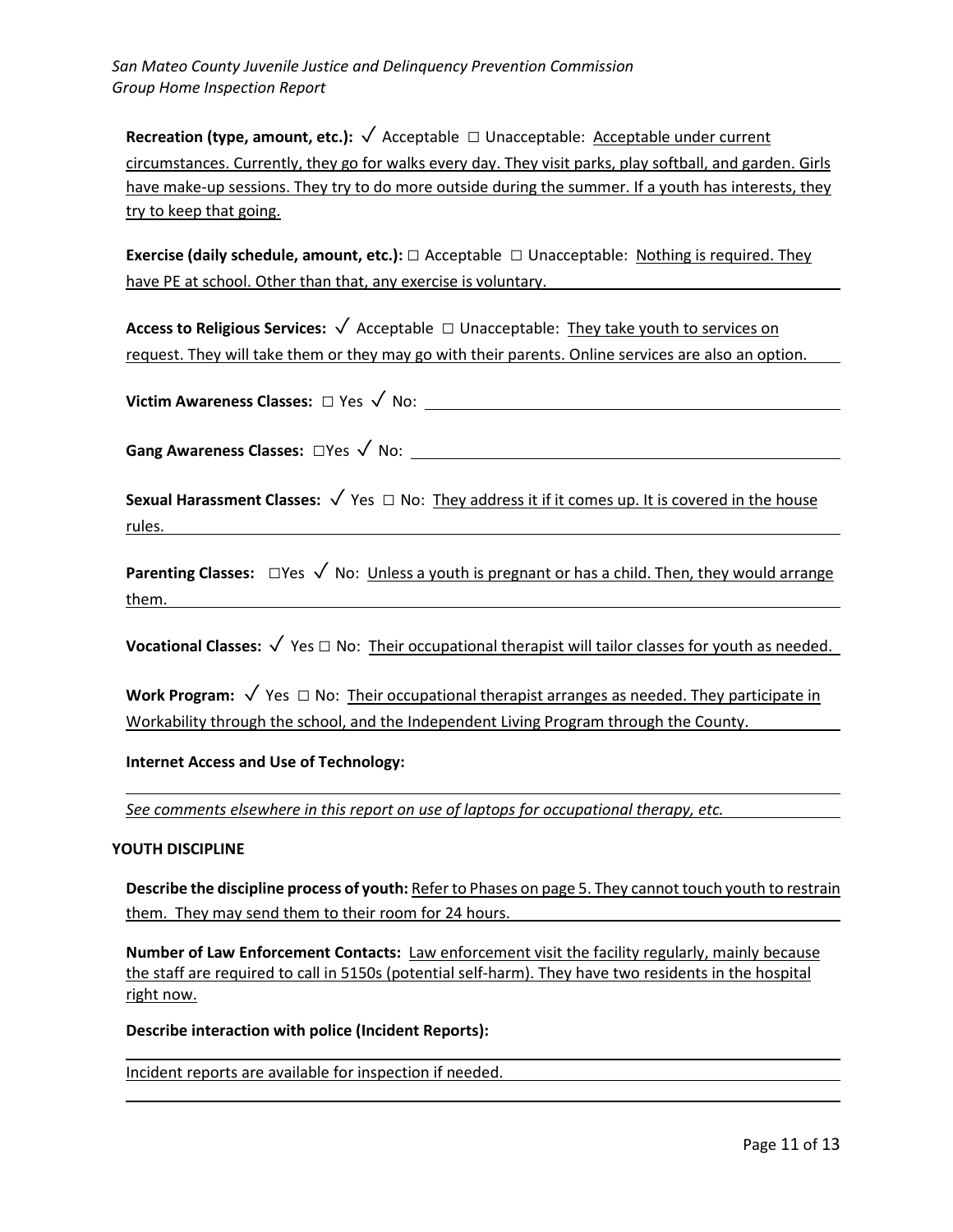#### **GRIEVANCES**

**Grievance Process:** ✓ Acceptable □ Unacceptable: There are lots of layers. It is described in the handbook. They fill out a form that goes to Victoria or Carrie. They need to resolve it within 24 hours. If the youth is not satisfied, they can report their grievance to the Office of Consumer Affairs and OCA will investigate. Youth can also call Community Care Licensing at any time. In addition to grievances filed, OCA also sends out a satisfaction survey to youth and their families twice a year.

**Number of grievances this year:** They've had about 6 from youth. None of these were escalated to licensing. They did have one sent to licensing by a youth's family; the resolution of that grievance was that the licensing organization followed up, investigated, and then dismissed all issues raised in the grievance.

**Trends and/or Comments:** Grievances are varied: staff unfair, they aren't treated the same, not happy with the consequence staff imposed. Victoria noted that they are treated differently based on their individual diagnoses.

#### **COMMUNICATION**

**Access US Mail?** ✓ Yes □ No:

**Postage Free?** √ Yes □ No

**Incoming/Outgoing Mail (screened? Confidential?):** ✓ Yes □ No: □ Someone who is authorized for contact with the youth will open mail to check for contraband. They do not read the message.

**Access to Telephone?**  $\sqrt{Y}$ es  $\Box$  No: They can only call people on their approved contact list.

**Visiting Schedule:** Flexible, based on the needs of the youth and their families. Usually week to week and parents arrange visits with therapists. All visitors are screened with Covid questions and have their temperatures taken, just as they did with us.

**Do all youth have access to visitations?** √ Yes □ No: Unless there is a court order prohibiting them.

**Under what circumstances would visitation be restricted?** The court may restrict visits. The youth can say if they don't want to see a person, including a parent.

**Are visitation logs kept?** ✓ Yes □ No:

**Adequate Space:** ✓ Acceptable □ Unacceptable: Can go outside, use a therapy room, or a classroom.